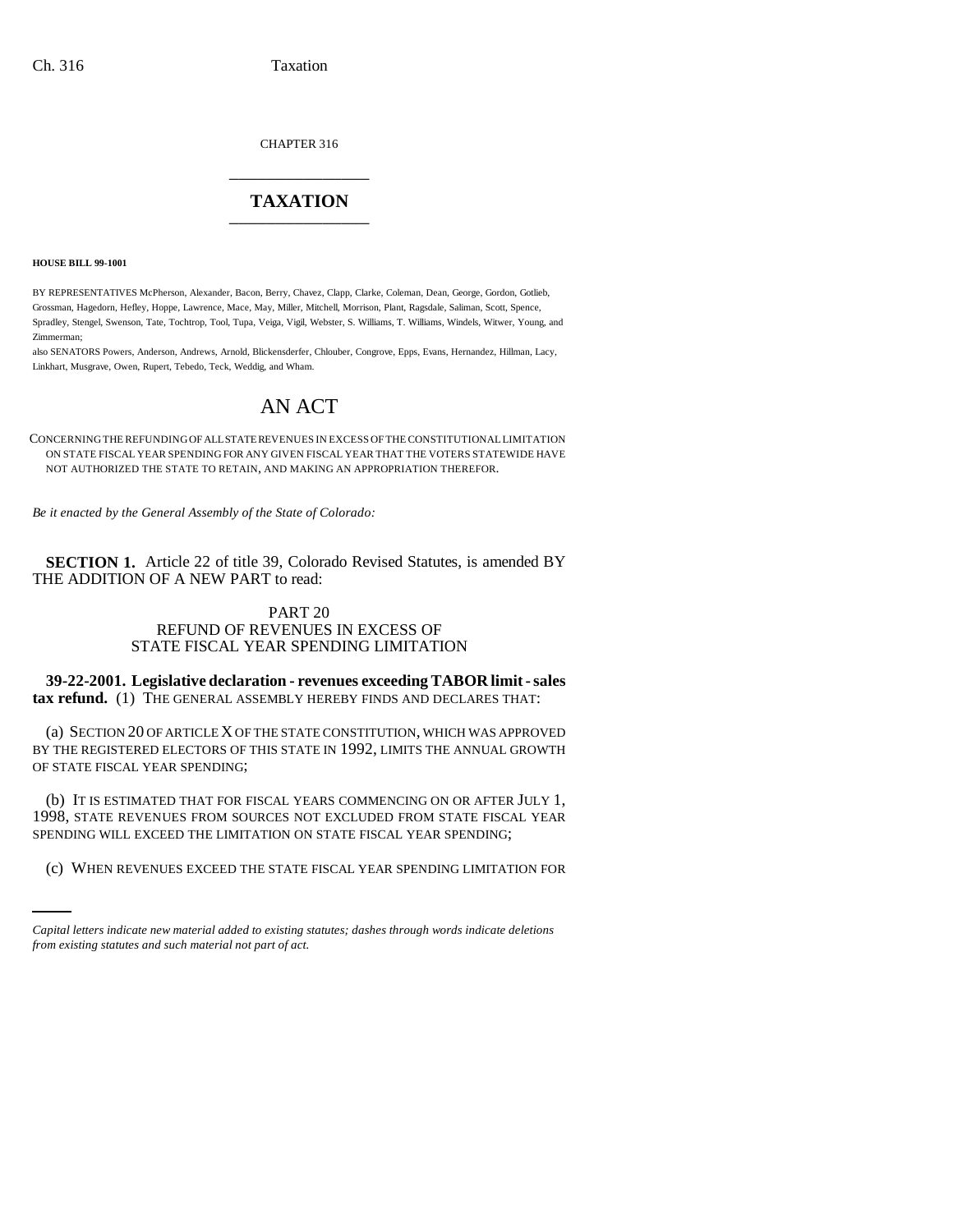ANY GIVEN FISCAL YEAR, SECTION 20 (7) (d) OF ARTICLE X OF THE STATE CONSTITUTION REQUIRES THAT THE EXCESS REVENUES BE REFUNDED IN THE NEXT FISCAL YEAR UNLESS VOTERS APPROVE A REVENUE CHANGE ALLOWING THE STATE TO KEEP THE REVENUES;

(d) IN ADDITION, SECTION 20 (1) OF ARTICLE X OF THE STATE CONSTITUTION STATES THAT REFUNDS NEED NOT BE PROPORTIONAL WHEN PRIOR PAYMENTS ARE IMPRACTICAL TO IDENTIFY OR RETURN AND AUTHORIZES THE USE OF ANY REASONABLE METHOD FOR REFUNDING EXCESS REVENUES;

(e) IF VOTERS STATEWIDE EITHER DO NOT AUTHORIZE THE STATE TO RETAIN AND SPEND ALL OF THE EXCESS REVENUES FOR THAT FISCAL YEAR OR AUTHORIZE THE STATE TO RETAIN AND SPEND ONLY A PORTION OF THE EXCESS REVENUES FOR THAT FISCAL YEAR, THE STATE IS REQUIRED TO REFUND THE REVENUES IN EXCESS OF THE STATE FISCAL YEAR SPENDING LIMITATION FOR THAT FISCAL YEAR THAT VOTERS HAVE NOT AUTHORIZED THE STATE TO RETAIN AND SPEND;

(f) IT IS WITHIN THE LEGISLATIVE PREROGATIVE OF THE GENERAL ASSEMBLY TO ENACT LEGISLATION TO IMPLEMENT THE REFUND OF STATE EXCESS REVENUES FOR FISCAL YEARS COMMENCING ON OR AFTER JULY 1, 1998, IN COMPLIANCE WITH SECTION 20 OF ARTICLE X OF THE STATE CONSTITUTION;

(g) IT IS A REASONABLE AND NECESSARY EXERCISE OF THE LEGISLATIVE PREROGATIVE TO DETERMINE THAT, DUE TO THE IMPOSSIBILITY OF IDENTIFYING OR RETURNING PRIOR PAYMENTS, IT IS NOT FEASIBLE TO MAKE PROPORTIONAL REFUNDS OF STATE EXCESS REVENUES;

(h) IT IS ALSO A REASONABLE AND NECESSARY EXERCISE OF THE LEGISLATIVE PREROGATIVE TO DETERMINE WHAT CONSTITUTES A REASONABLE METHOD OF REFUNDING STATE EXCESS REVENUES AFTER CONSIDERATION OF THE BEST INFORMATION AVAILABLE AT THE TIME REGARDING: THE AMOUNT AND SOURCE OF EXCESS REVENUES TO BE REFUNDED; THE QUALIFICATIONS FOR AND NUMBER OF ELIGIBLE RECIPIENTS; AND THE RELATED ADMINISTRATIVE EXPENSES;

(i) IT IS THE CONSIDERED JUDGMENT OF THE GENERAL ASSEMBLY THAT:

(I) THE STATE EXCESS REVENUES THAT ARE SUBJECT TO THE STATE FISCAL YEAR SPENDING LIMITATION UNDER SECTION 20 OF ARTICLE X OF THE STATE CONSTITUTION FOR FISCAL YEARS COMMENCING ON OR AFTER JULY 1, 1998, WILL BE DERIVED FROM A WIDE VARIETY OF STATE TAXES AND STATE FEES RANGING FROM STATE SALES TAX TO SEVERANCE AND TRANSPORTATION TAXES TO HEALTH SERVICE FEES TO COURT FINES TO PERMIT AND LICENSE FEES TO HIGHER EDUCATION FEES AND SHOULD, THEREFORE, BE RETURNED TO AS LARGE A GROUP OF COLORADO RESIDENTS AS IS IDENTIFIABLE AND ECONOMICALLY FEASIBLE;

(II) IT IS NOT FEASIBLE TO MAKE PROPORTIONAL REFUNDS OF STATE EXCESS REVENUES FOR FISCAL YEARS COMMENCING ON OR AFTER JULY 1, 1998, DUE TO THE IMPOSSIBILITY OF IDENTIFYING OR RETURNING PRIOR PAYMENTS;

(III) IT IS REASONABLE AND FAIR TO REFUND STATE EXCESS REVENUES, IF ANY, FOR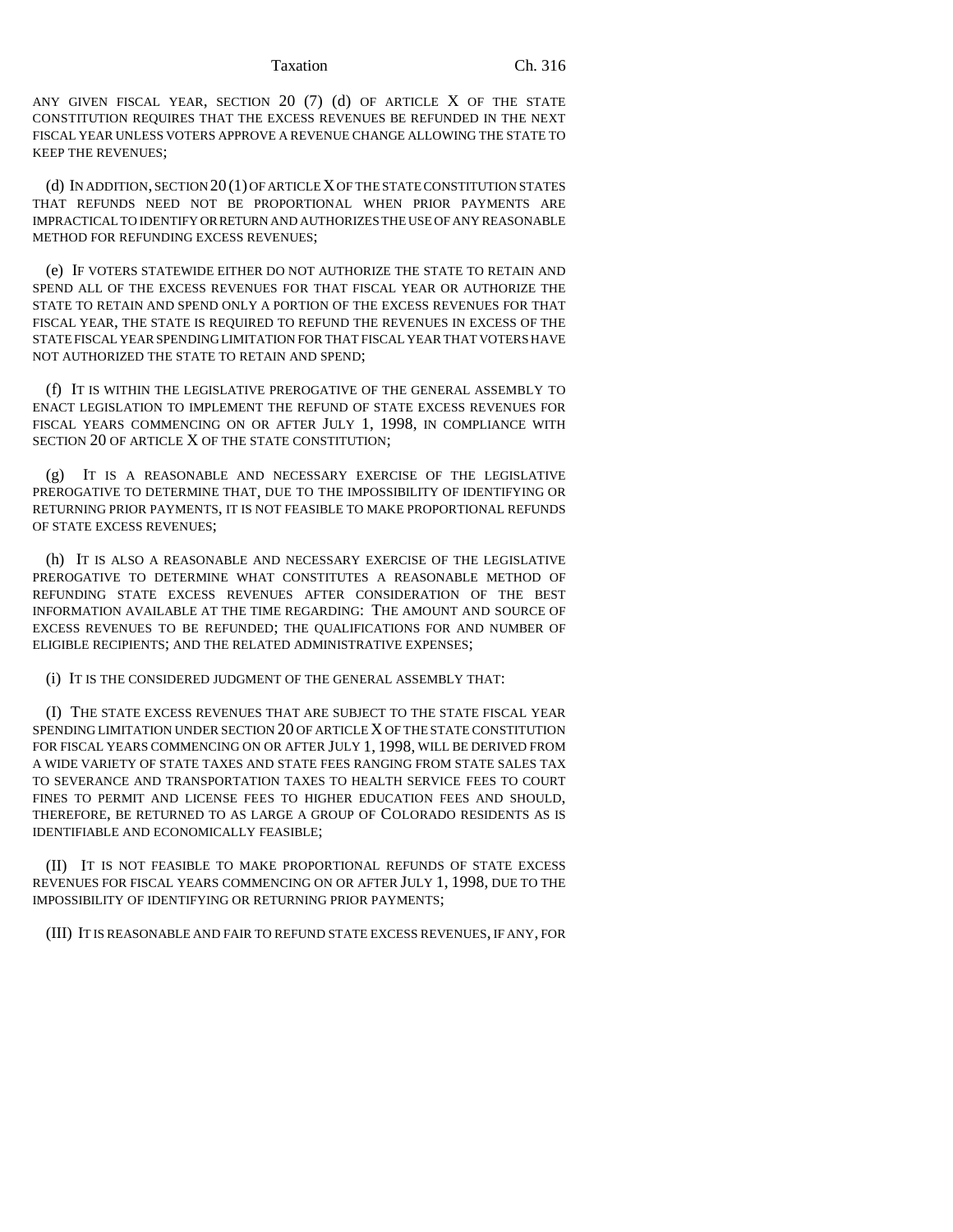FISCAL YEARS COMMENCING ON OR AFTER JULY 1, 1998, TO A LARGE GROUP OF INDIVIDUALS AS A REFUND OF STATE SALES TAX REVENUES SINCE MORE COLORADANS PAY STATE SALES TAX THAN ANY OTHER STATE TAX;

(IV) NOTWITHSTANDING THE PROVISIONS OF SUBPARAGRAPHS (I) TO (III) OF THIS PARAGRAPH (i), IT IS REASONABLE AND FAIR TO SIMPLIFY THE PROCESS USED TO REFUND STATE EXCESS REVENUES FOR ANY FISCAL YEAR FOR WHICH THE AMOUNT OF SUCH STATE EXCESS REVENUES FALLS BELOW A CERTAIN THRESHOLD BY ALLOWING AN IDENTICAL REFUND OF STATE SALES TAX REVENUES TO EACH QUALIFIED INDIVIDUAL; AND

(V) REFUNDING STATE EXCESS REVENUES FOR FISCAL YEARS COMMENCING ON OR AFTER JULY 1, 1998, THROUGH THE STATE INCOME TAX SYSTEM IN THE MANNER SET FORTH IN SECTIONS 39-22-2002 AND 39-22-2003 IS A REASONABLE METHOD FOR REFUNDING SUCH EXCESS REVENUES.

**39-22-2002. Fiscal years commencing on or after July 1, 1998 - state sales tax refund - authority of executive director.** (1) IF, FOR ANY STATE FISCAL YEAR COMMENCING ON OR AFTER JULY 1,1998, THE AMOUNT OF STATE REVENUES EXCEEDS THE LIMITATION ON STATE FISCAL YEAR SPENDING IMPOSED BY SECTION 20 (7) (a) OF ARTICLE X OF THE STATE CONSTITUTION AND VOTERS STATEWIDE EITHER HAVE NOT AUTHORIZED THE STATE TO RETAIN AND SPEND ALL OF THE EXCESS REVENUES FOR THAT FISCAL YEAR OR HAVE AUTHORIZED THE STATE TO RETAIN AND SPEND ONLY A PORTION OF THE EXCESS REVENUES FOR THAT FISCAL YEAR, THE EXECUTIVE DIRECTOR SHALL, IF THE AMOUNT OF THE IDENTICAL INDIVIDUAL REFUND CALCULATED PURSUANT TO PARAGRAPH (a) OF SUBSECTION (2) OF THIS SECTION EXCEEDS FIFTEEN DOLLARS, FOR THE TAXABLE YEAR COMMENCING ON OR AFTER JANUARY 1 OF THE CALENDAR YEAR IN WHICH THAT FISCAL YEAR ENDED, BUT PRIOR TO JANUARY 1 OF THE SUBSEQUENT CALENDAR YEAR, CALCULATE A TEMPORARY STATE SALES TAX REFUND IN ACCORDANCE WITH THE PROVISIONS OF THIS SECTION TO REFUND THE AMOUNT OF EXCESS STATE REVENUES THAT IS NOT REFUNDED BY ANOTHER METHOD ESTABLISHED BY LAW MULTIPLIED BY ONE HUNDRED FIVE PERCENT.

(2) (a) SUBJECT TO THE PROVISIONS OF PARAGRAPH (b) OF SUBSECTION (7) OF THIS SECTION, AS APPLICABLE, FOR THE TAXABLE YEAR COMMENCING ON OR AFTER JANUARY 1 OF THE CALENDAR YEAR IN WHICH THAT FISCAL YEAR ENDED, BUT PRIOR TO JANUARY 1 OF THE SUBSEQUENT CALENDAR YEAR, THE EXECUTIVE DIRECTOR SHALL DIVIDE THE TOTAL AMOUNT OF EXCESS STATE REVENUES THAT IS NOT REFUNDED BY ANOTHER METHOD ESTABLISHED BY LAW AND IS REQUIRED TO BE REFUNDED BY THE NUMBER OF QUALIFIED INDIVIDUALS EXPECTED TO CLAIM A REFUND IN ORDER TO DETERMINE THE AMOUNT OF THE REFUND THAT EACH SUCH QUALIFIED INDIVIDUAL WOULD RECEIVE IF EACH INDIVIDUAL RECEIVED AN IDENTICAL REFUND.

(b) IF THE AMOUNT OF THE IDENTICAL INDIVIDUAL REFUND CALCULATED PURSUANT TO PARAGRAPH (a) OF THIS SUBSECTION (2) IS LESS THAN OR EQUAL TO FIFTEEN DOLLARS, THE EXECUTIVE DIRECTOR SHALL ALLOW EACH QUALIFIED INDIVIDUAL AN IDENTICAL REFUND IN THE MANNER SET FORTH IN SECTION 39-22-2003 (3)(a) AND (3) (b).

(3) AS USED IN THIS SECTION, UNLESS THE CONTEXT OTHERWISE REQUIRES, "EXCESS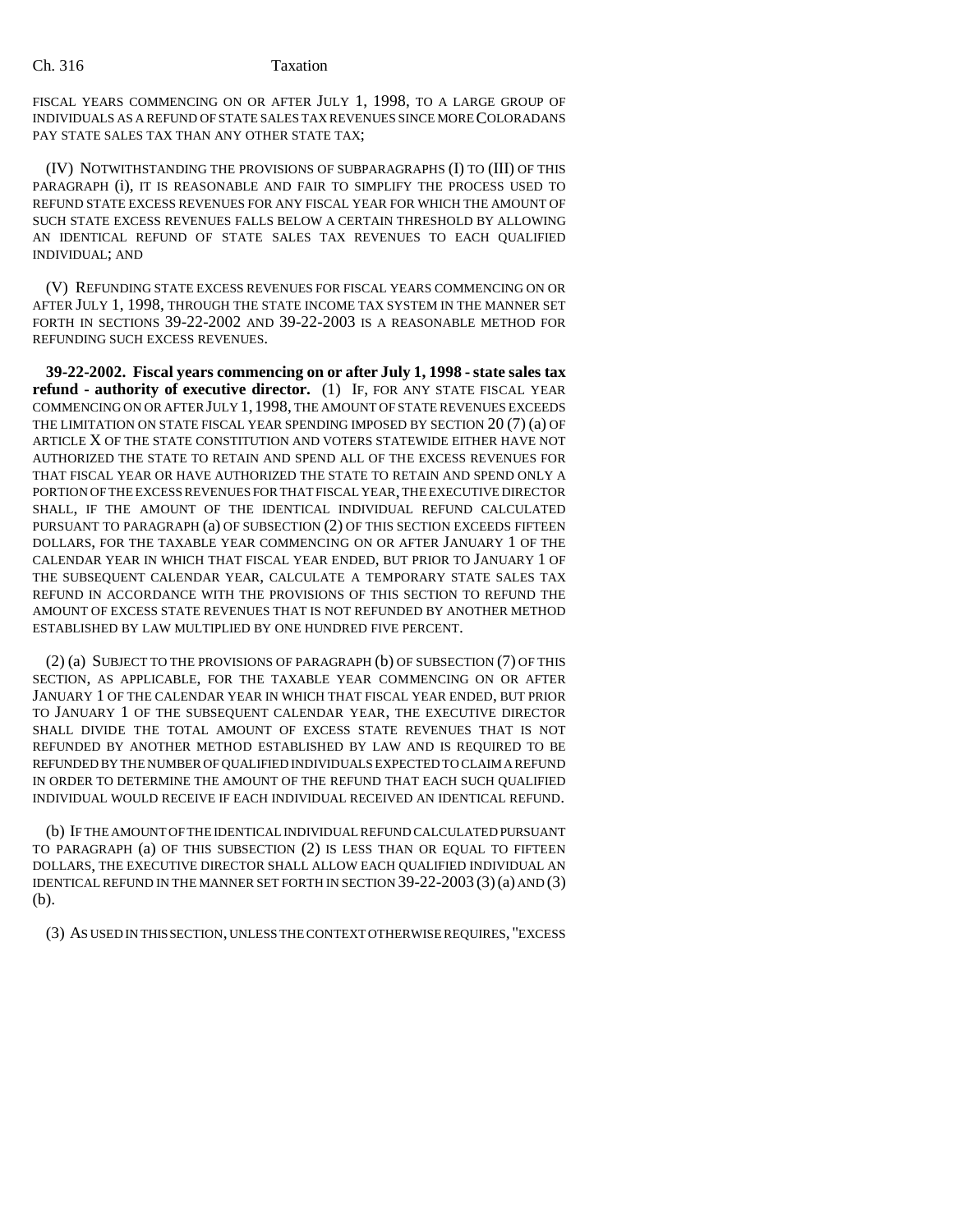STATE REVENUES" MEANS THE TOTAL COMBINED AMOUNT OF:

(a) EXCESS REVENUES THAT VOTERS STATEWIDE HAVE NOT AUTHORIZED THE STATE TO RETAIN AND SPEND AND THAT ARE REQUIRED TO BE REFUNDED PURSUANT TO SECTION 20 (7) (d) OF ARTICLE X OF THE STATE CONSTITUTION AND THAT ARE NOT REFUNDED BY ANOTHER METHOD ESTABLISHED BY LAW FOR SAID FISCAL YEAR ENDING IN THAT CALENDAR YEAR; AND

(b) EXCESS REVENUES THAT VOTERS STATEWIDE DID NOT AUTHORIZE THE STATE TO RETAIN AND SPEND AND WERE REQUIRED TO BE REFUNDED PURSUANT TO SECTION 20 (7)(d) OF ARTICLE X OF THE STATE CONSTITUTION FOR ANY OTHER FISCAL YEAR AND THAT WERE NOT REFUNDED BY ANOTHER METHOD ESTABLISHED BY LAW PRIOR TO SAID FISCAL YEAR, BUT THAT WERE NOT REFUNDED BY THE STATE AS REQUIRED.

(4) NO LATER THAN OCTOBER 1 OF ANY GIVEN CALENDAR YEAR COMMENCING ON OR AFTER JANUARY 1, 1999, DURING WHICH THE CONTROLLER CERTIFIES, IN ACCORDANCE WITH THE PROVISIONS OF SECTION 24-77-106.5, C.R.S., THAT STATE REVENUES EXCEED THE LIMITATION ON STATE FISCAL YEAR SPENDING IMPOSED BY SECTION 20 (7) (a) OF ARTICLE X OF THE STATE CONSTITUTION FOR THE FISCAL YEAR ENDING IN THAT CALENDAR YEAR, THE EXECUTIVE DIRECTOR SHALL, IF THE AMOUNT OF THE IDENTICAL INDIVIDUAL REFUND CALCULATED PURSUANT TO SUBSECTION (2) OF THIS SECTION EXCEEDS FIFTEEN DOLLARS, CALCULATE THE INCOME CLASSIFICATIONS AND THE AMOUNT OF THE REFUND ALLOWED FOR EACH INCOME CLASSIFICATION PURSUANT TO SECTION 39-22-2003 (3) FOR THE TAXABLE YEAR COMMENCING DURING SAID FISCAL YEAR THAT WOULD REFUND THE AMOUNT OF EXCESS STATE REVENUES THAT IS NOT REFUNDED BY ANOTHER METHOD ESTABLISHED BY LAW MULTIPLIED BY ONE HUNDRED FIVE PERCENT.

(5) IF ONE OR MORE BALLOT QUESTIONS ARE SUBMITTED TO THE VOTERS AT A STATEWIDE ELECTION TO BE HELD IN NOVEMBER OF ANY GIVEN CALENDAR YEAR COMMENCING ON OR AFTER JANUARY 1, 1999, THAT SEEK AUTHORIZATION FOR THE STATE TO RETAIN AND SPEND ALL OR ANY PORTION OF THE AMOUNT OF EXCESS REVENUES FOR THE FISCAL YEAR ENDING DURING SAID CALENDAR YEAR, NO LATER THAN OCTOBER 1 OF SAID CALENDAR YEAR, THE EXECUTIVE DIRECTOR SHALL, IN ADDITION TO THE CALCULATIONS REQUIRED BY SUBSECTION (4) OF THIS SECTION:

(a) (I) CALCULATE THE AMOUNT OF THE STATE SALES TAX REFUND THAT EACH QUALIFIED INDIVIDUAL WOULD RECEIVE IF EACH INDIVIDUAL RECEIVED AN IDENTICAL REFUND BY DIVIDING THE TOTAL AMOUNT OF EXCESS STATE REVENUES REQUIRED TO BE REFUNDED IF ONE OR MORE OF SUCH BALLOT QUESTIONS ARE APPROVED BY VOTERS STATEWIDE AND THAT IS NOT REFUNDED BY ANOTHER METHOD ESTABLISHED BY LAW BY THE NUMBER OF QUALIFIED INDIVIDUALS EXPECTED TO CLAIM A REFUND;

(II) CALCULATE THE AMOUNT OF THE STATE SALES TAX REFUND THAT EACH QUALIFIED INDIVIDUAL WOULD RECEIVE IF EACH INDIVIDUAL RECEIVED AN IDENTICAL REFUND BY DIVIDING THE TOTAL AMOUNT OF EXCESS STATE REVENUES REQUIRED TO BE REFUNDED IF ALL OF SUCH BALLOT QUESTIONS ARE NOT APPROVED BY VOTERS STATEWIDE AND THAT IS NOT REFUNDED BY ANOTHER METHOD ESTABLISHED BY LAW BY THE NUMBER OF QUALIFIED INDIVIDUALS EXPECTED TO CLAIM A REFUND;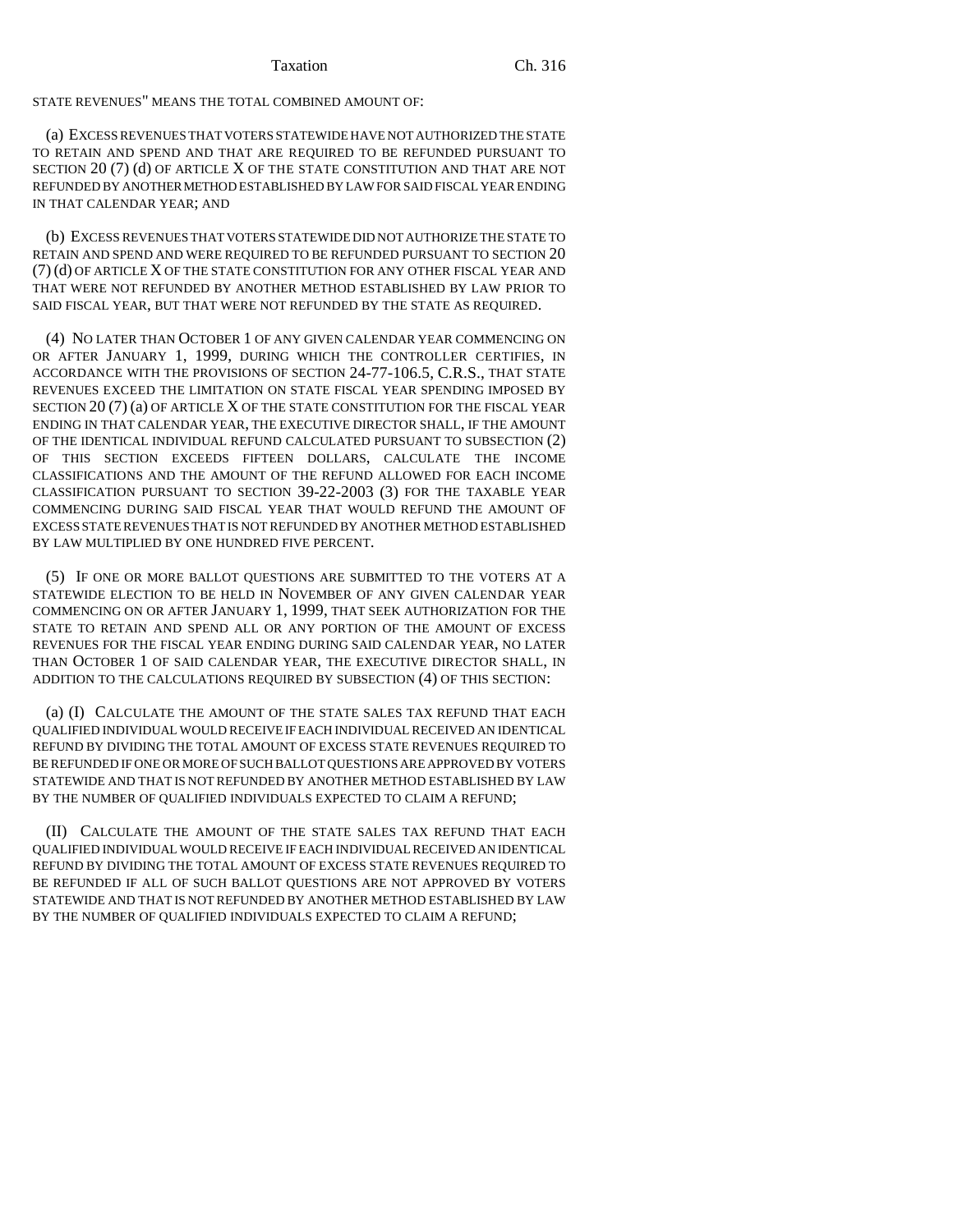## Ch. 316 Taxation

(b) IF THE AMOUNT OF ANY IDENTICAL REFUND CALCULATED PURSUANT TO SUBPARAGRAPH (I) OF PARAGRAPH (a) OF THIS SUBSECTION (5) EXCEEDS FIFTEEN DOLLARS, CALCULATE INCOME CLASSIFICATIONS AND THE AMOUNT OF THE REFUND TO BE ALLOWED FOR EACH INCOME CLASSIFICATION PURSUANT TO SECTION 39-22-2003 (3) FOR THE TAXABLE YEAR COMMENCING DURING SAID FISCAL YEAR THAT WOULD REFUND THE AMOUNT OF EXCESS STATE REVENUES, IF ANY, REQUIRED TO BE REFUNDED IF ONE OR MORE OF SUCH BALLOT QUESTIONS ARE APPROVED BY VOTERS STATEWIDE AND THAT IS NOT REFUNDED BY ANOTHER METHOD ESTABLISHED BY LAW MULTIPLIED BY ONE HUNDRED FIVE PERCENT;

(c) IF THE AMOUNT OF THE IDENTICAL REFUND CALCULATED PURSUANT TO SUBPARAGRAPH (II) OF PARAGRAPH (a) OF THIS SUBSECTION (5) EXCEEDS FIFTEEN DOLLARS, CALCULATE INCOME CLASSIFICATIONS AND THE AMOUNT OF THE REFUND TO BE ALLOWED FOR EACH INCOME CLASSIFICATION PURSUANT TO SECTION 39-22-2003 (3) FOR THE TAXABLE YEAR COMMENCING DURING SAID FISCAL YEAR THAT WOULD REFUND THE AMOUNT OF EXCESS STATE REVENUES, IF ANY, REQUIRED TO BE REFUNDED IF ALL OF SUCH BALLOT QUESTIONS ARE NOT APPROVED BY VOTERS STATEWIDE AND THAT IS NOT REFUNDED BY ANOTHER METHOD ESTABLISHED BY LAW MULTIPLIED BY ONE HUNDRED FIVE PERCENT.

(6) (a) UPON CALCULATING THE AMOUNT OF ANY IDENTICAL INDIVIDUAL SALES TAX REFUND AND, IF NECESSARY, INCOME CLASSIFICATIONS AND THE AMOUNT OF THE REFUND FOR EACH INCOME CLASSIFICATION IN ACCORDANCE WITH THE PROVISIONS OF THIS SECTION, THE EXECUTIVE DIRECTOR SHALL NOTIFY IN WRITING THE EXECUTIVE COMMITTEE OF THE LEGISLATIVE COUNCIL CREATED PURSUANT TO SECTION 2-3-301 (1), C.R.S., OF ANY SUCH CALCULATIONS AND THE BASIS FOR SUCH CALCULATIONS. SUCH WRITTEN NOTIFICATION SHALL BE GIVEN WITHIN FIVE WORKING DAYS AFTER SUCH CALCULATIONS ARE COMPLETED, BUT SUCH WRITTEN NOTIFICATION SHALL BE GIVEN NO LATER THAN OCTOBER 1 OF THE CALENDAR YEAR.

(b) IT IS THE FUNCTION OF THE EXECUTIVE COMMITTEE TO REVIEW AND APPROVE OR DISAPPROVE SUCH CALCULATED IDENTICAL INDIVIDUAL SALES TAX REFUND OR SUCH CALCULATED INCOME CLASSIFICATIONS AND REFUND AMOUNT FOR EACH INCOME CLASSIFICATION WITHIN TWENTY DAYS AFTER RECEIPT OF SUCH WRITTEN NOTIFICATION FROM THE EXECUTIVE DIRECTOR. ANY SUCH INCOME CLASSIFICATION OR REFUND AMOUNT CALCULATED PURSUANT TO THE PROVISIONS OF THIS SECTION THAT IS NOT APPROVED OR DISAPPROVED BY THE EXECUTIVE COMMITTEE WITHIN SAID TWENTY DAYS SHALL BE AUTOMATICALLY APPROVED; EXCEPT THAT, IF WITHIN SAID TWENTY DAYS THE EXECUTIVE COMMITTEE SCHEDULES A HEARING ON SUCH INCOME CLASSIFICATION OR REFUND AMOUNT, SUCH AUTOMATIC APPROVAL SHALL NOT OCCUR UNLESS THE EXECUTIVE COMMITTEE DOES NOT APPROVE OR DISAPPROVE SUCH INCOME CLASSIFICATION OR REFUND AMOUNT AFTER THE CONCLUSION OF SUCH HEARING. ANY HEARING CONDUCTED BY THE EXECUTIVE COMMITTEE PURSUANT TO THE PROVISIONS OF THIS PARAGRAPH (b) SHALL BE CONCLUDED NO LATER THAN TWENTY-FIVE DAYS AFTER RECEIPT OF SUCH WRITTEN NOTIFICATION FROM THE EXECUTIVE DIRECTOR.

(c) (I) IF THE EXECUTIVE COMMITTEE DISAPPROVES ANY INCOME CLASSIFICATION OR REFUND AMOUNT CALCULATED BY THE EXECUTIVE DIRECTOR PURSUANT TO THIS SECTION, THE EXECUTIVE COMMITTEE SHALL SPECIFY SUCH INCOME CLASSIFICATION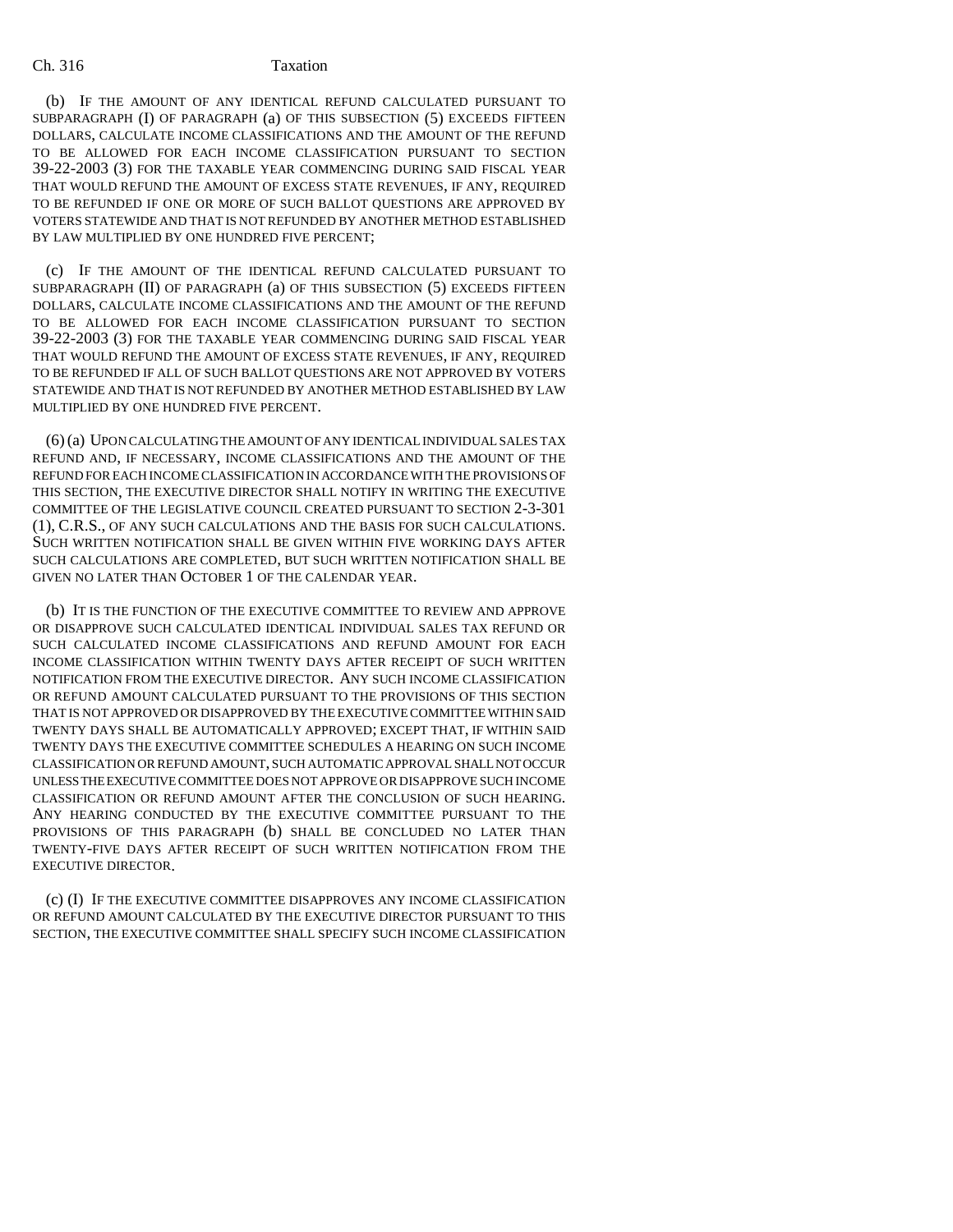OR REFUND AMOUNT TO BE IMPLEMENTED BY THE EXECUTIVE DIRECTOR. ANY INCOME CLASSIFICATION OR REFUND AMOUNT SPECIFIED BY THE EXECUTIVE COMMITTEE PURSUANT TO THIS SUBPARAGRAPH (I) SHALL BE CALCULATED OR ADJUSTED IN ACCORDANCE WITH THE PROVISIONS OF THIS SECTION.

(II) THE EXECUTIVE DIRECTOR SHALL NOT ADJUST ANY INCOME CLASSIFICATION OR REFUND AMOUNT THAT HAS NOT BEEN APPROVED PURSUANT TO THE PROVISIONS OF PARAGRAPH (b) OF THIS SUBSECTION (6) OR OTHERWISE SPECIFIED PURSUANT TO SUBPARAGRAPH (I) OF THIS PARAGRAPH (c).

(7) (a) THE AMOUNT OF ANY SALES TAX REFUND CALCULATED PURSUANT TO THE PROVISIONS OF THIS SECTION SHALL BE PUBLISHED IN RULES PROMULGATED BY THE EXECUTIVE DIRECTOR IN ACCORDANCE WITH ARTICLE 4 OF TITLE 24, C.R.S., AND SHALL BE INCLUDED IN INCOME TAX FORMS FOR THAT TAXABLE YEAR.

(b) IF ONE OR MORE BALLOT QUESTIONS ARE SUBMITTED TO THE VOTERS AT A STATEWIDE ELECTION TO BE HELD IN NOVEMBER OF ANY CALENDAR YEAR COMMENCING ON OR AFTER JANUARY 1, 1999, THAT SEEK AUTHORIZATION FOR THE STATE TO RETAIN AND SPEND ALL OR ANY PORTION OF THE AMOUNTS OF EXCESS STATE REVENUES FOR THE FISCAL YEAR ENDING DURING SAID CALENDAR YEAR, THE EXECUTIVE DIRECTOR SHALL NOT PUBLISH RULES OR INCOME TAX FORMS CONTAINING ANY SALES TAX REFUND CALCULATED PURSUANT TO THIS SECTION UNTIL SUCH RULES AND FORMS MAY BE PUBLISHED TO REFLECT THE IMPACT OF THE RESULTS OF SAID ELECTION ON THE AMOUNT OF THE REFUND TO BE ALLOWED PURSUANT TO SECTION 39-22-2003 AND THAT IS NOT REFUNDED BY ANOTHER METHOD ESTABLISHED BY LAW.

**39-22-2003. State sales tax refund - offset against state income tax - qualified individuals.** (1) (a) FOR PURPOSES OF THIS SECTION, "QUALIFIED INDIVIDUAL" MEANS:

(I) A NATURAL PERSON WHO IS DOMICILED IN THIS STATE FOR THE ENTIRE TAXABLE YEAR COMMENCING JANUARY 1 AND ENDING DECEMBER 31 OF SUCH TAXABLE YEAR AND WHO IS REQUIRED TO FILE A COLORADO INDIVIDUAL INCOME TAX RETURN FOR THAT TAX YEAR PURSUANT TO SECTION 39-22-601 (1)(a) OR WHO FILES A COLORADO INDIVIDUAL INCOME TAX RETURN TO CLAIM A REFUND OF COLORADO INCOME TAX WITHHELD FROM WAGES FOR THAT TAX YEAR;

(II) A NATURAL PERSON WHO IS DOMICILED IN THIS STATE FOR THE ENTIRE TAXABLE YEAR COMMENCING JANUARY 1 AND ENDING DECEMBER 31 OF SUCH TAXABLE YEAR AND WHO IS AT LEAST EIGHTEEN YEARS OF AGE AS OF DECEMBER 31 OF THE TAXABLE YEAR PRECEDING SUCH TAXABLE YEAR;

(III) A NATURAL PERSON WHO DIED DURING THE TAXABLE YEAR COMMENCING JANUARY 1 AND ENDING DECEMBER 31, WHO WAS DOMICILED IN THIS STATE FROM JANUARY 1 OF THE TAXABLE YEAR UNTIL THE DATE OF DEATH, AND WHOSE ESTATE OR SPOUSE IS REQUIRED TO FILE A COLORADO INDIVIDUAL INCOME TAX RETURN FOR THAT TAX YEAR PURSUANT TO SECTION 39-22-601 (1) (a) OR WHOSE ESTATE OR SPOUSE FILES A COLORADO INCOME TAX RETURN TO CLAIM A REFUND OF COLORADO INCOME TAX WITHHELD FROM WAGES FOR THAT TAX YEAR; OR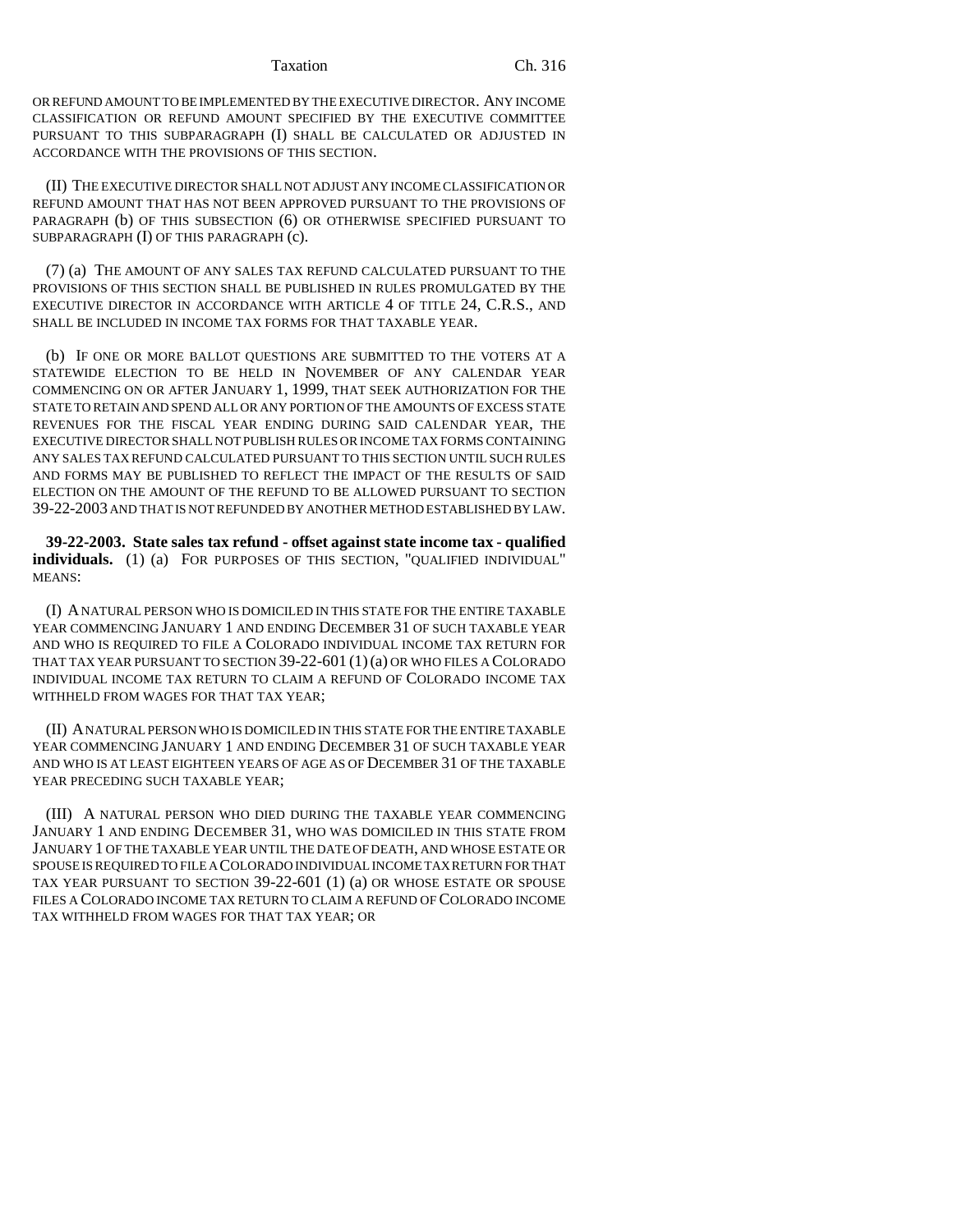## Ch. 316 Taxation

(IV) A NATURAL PERSON WHO DIED DURING THE TAXABLE YEAR COMMENCING ON JANUARY 1 AND ENDING DECEMBER 31, WHO WAS DOMICILED IN THIS STATE FROM JANUARY 1 OF THE TAXABLE YEAR UNTIL THE DATE OF DEATH, AND WHO WAS AT LEAST EIGHTEEN YEARS OF AGE AS OF DECEMBER 31 IMMEDIATELY PRIOR TO THAT TAXABLE YEAR.

(b) "QUALIFIED INDIVIDUAL" DOES NOT INCLUDE:

(I) ANY NATURAL PERSON WHO WAS CONVICTED OF A FELONY AND WHO SERVED A SENTENCE OF INCARCERATION IN A CORRECTIONAL FACILITY OPERATED BY OR UNDER CONTRACT WITH THE DEPARTMENT OF CORRECTIONS OR IN A COUNTY OR MUNICIPAL JAIL AWAITING TRANSFER TO THE DEPARTMENT OF CORRECTIONS PURSUANT TO SECTION 16-11-308, C.R.S., OR IN BOTH SUCH FACILITY AND JAIL FOR A TOTAL OF ONE HUNDRED EIGHTY DAYS OR MORE DURING THE FISCAL YEAR ENDING DURING THE TAXABLE YEAR, REGARDLESS OF WHETHER SUCH PERSON MEETS THE QUALIFICATIONS SET FORTH IN PARAGRAPH (a) OF THIS SUBSECTION (1);

(II) ANY NATURAL PERSON WHO IS CONVICTED OF A MISDEMEANOR OR IS ADJUDICATED FOR AN OFFENSE THAT WOULD CONSTITUTE A MISDEMEANOR IF COMMITTED BY AN ADULT AND WHO IS INCARCERATED IN A COUNTY OR MUNICIPAL JAIL FOR A TOTAL OF ONE HUNDRED EIGHTY DAYS OR MORE DURING THE FISCAL YEAR ENDING DURING THE TAXABLE YEAR, REGARDLESS OF WHETHER SUCH PERSON MEETS THE QUALIFICATIONS SET FORTH IN PARAGRAPH (a) OF THIS SUBSECTION (1);

(III) ANY NATURAL PERSON UNDER EIGHTEEN YEARS OF AGE WHO IS ADJUDICATED FOR AN OFFENSE THAT WOULD CONSTITUTE A FELONY IF COMMITTED BY AN ADULT AND WHO WAS COMMITTED TO THE DEPARTMENT OF HUMAN SERVICES FOR A TOTAL OF ONE HUNDRED EIGHTY DAYS OR MORE DURING THE FISCAL YEAR ENDING DURING THE TAXABLE YEAR, REGARDLESS OF WHETHER SUCH PERSON MEETS THE QUALIFICATIONS SET FORTH IN PARAGRAPH (a) OF THIS SUBSECTION (1).

(2) WITH RESPECT TO THE TAXABLE YEAR COMMENCING ON JANUARY 1, 1999, AND ENDING DECEMBER 31, 1999, AND FOR EACH SUBSEQUENT TAXABLE YEAR, THERE SHALL BE ALLOWED TO EACH QUALIFIED INDIVIDUAL A STATE SALES TAX REFUND IN AN AMOUNT SPECIFIED IN SUBSECTION (3) OF THIS SECTION TO BE CLAIMED IN THE MANNER SPECIFIED IN SUBSECTION (4) OF THIS SECTION IF THERE WERE EXCESS STATE REVENUES FOR THE FISCAL YEAR ENDING IN THAT TAX YEAR THAT VOTERS STATEWIDE HAVE NOT AUTHORIZED THE STATE TO RETAIN AND SPEND AND THAT ARE REQUIRED TO BE REFUNDED PURSUANT TO SECTION 20  $(7)$  (d) OF ARTICLE X OF THE STATE CONSTITUTION.

(3) THE AMOUNT OF THE REFUND ALLOWED UNDER THIS SECTION SHALL BE AS FOLLOWS:

(a) FOR A QUALIFIED INDIVIDUAL FILING A SINGLE RETURN, THE AMOUNT OF THE IDENTICAL INDIVIDUAL SALES TAX REFUND CALCULATED PURSUANT TO SECTION 39-22-2002 (2) OR (5) (a) IF THE AMOUNT OF SUCH IDENTICAL INDIVIDUAL REFUND IS LESS THAN OR EQUAL TO FIFTEEN DOLLARS;

(b) FOR ANY TWO QUALIFIED INDIVIDUALS FILING A JOINT RETURN, DOUBLE THE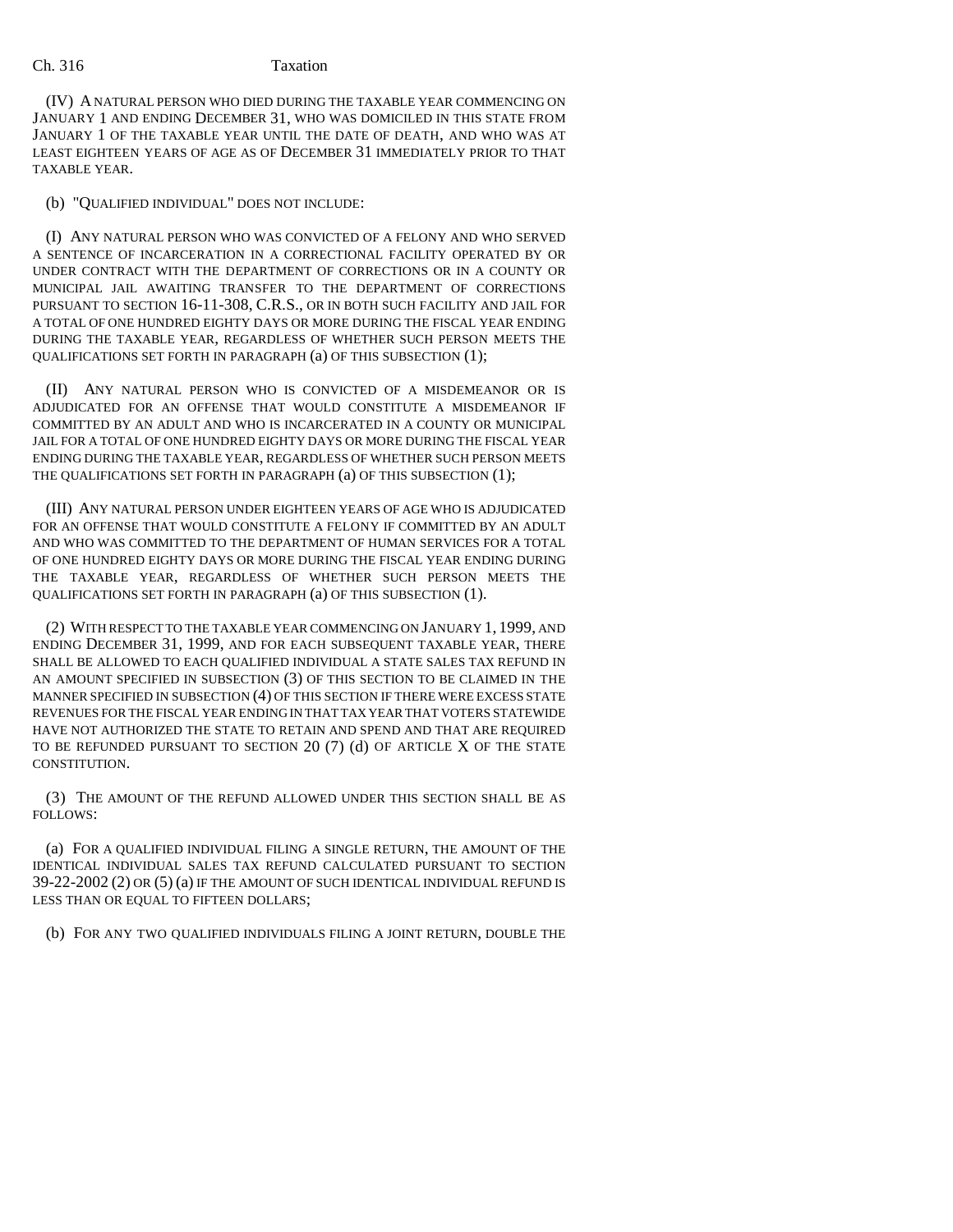AMOUNT OF THE IDENTICAL INDIVIDUAL SALES TAX REFUND CALCULATED PURSUANT TO SECTION 39-22-2002 (2) OR (5)(a) IF THE AMOUNT OF SUCH IDENTICAL INDIVIDUAL REFUND IS LESS THAN OR EQUAL TO FIFTEEN DOLLARS;

(c) FOR A QUALIFIED INDIVIDUAL FILING A SINGLE RETURN, IF THE AMOUNT OF THE IDENTICAL INDIVIDUAL SALES TAX REFUND CALCULATED PURSUANT TO SECTION 39-22-2002 (2) OR (5) (a) EXCEEDS FIFTEEN DOLLARS:

(I) IF THE QUALIFIED INDIVIDUAL'S COMBINED TOTAL OF FEDERAL ADJUSTED GROSS INCOME AND SOCIAL SECURITY BENEFITS EXCLUDED FROM FEDERAL ADJUSTED GROSS INCOME FOR THE TAX YEAR IS LESS THAN OR EQUAL TO TWENTY-FIVE THOUSAND DOLLARS, THE REFUND SHALL BE IN AN AMOUNT EQUAL TO THE AMOUNT OF EXCESS STATE REVENUES REQUIRED TO BE REFUNDED PURSUANT TO SUBSECTION (1) OF THIS SECTION, MULTIPLIED BY TWENTY-FIVE PERCENT, DIVIDED BY THE ESTIMATED NUMBER OF SAID QUALIFIED INDIVIDUALS EXPECTED TO CLAIM THE CREDIT FOR THAT TAXABLE YEAR;

(II) IF THE QUALIFIED INDIVIDUAL'S COMBINED TOTAL OF FEDERAL ADJUSTED GROSS INCOME AND SOCIAL SECURITY BENEFITS EXCLUDED FROM FEDERAL ADJUSTED GROSS INCOME FOR THE TAX YEAR IS GREATER THAN TWENTY-FIVE THOUSAND DOLLARS BUT NOT MORE THAN FIFTY THOUSAND DOLLARS, THE REFUND SHALL BE IN AN AMOUNT EQUAL TO THE AMOUNT OF EXCESS STATE REVENUES REQUIRED TO BE REFUNDED PURSUANT TO SUBSECTION (1) OF THIS SECTION, MULTIPLIED BY TWENTY-THREE PERCENT, DIVIDED BY THE ESTIMATED NUMBER OF SAID QUALIFIED INDIVIDUALS EXPECTED TO CLAIM THE CREDIT FOR THAT TAXABLE YEAR;

(III) IF THE QUALIFIED INDIVIDUAL'S COMBINED TOTAL OF FEDERAL ADJUSTED GROSS INCOME AND SOCIAL SECURITY BENEFITS EXCLUDED FROM FEDERAL ADJUSTED GROSS INCOME FOR THE TAX YEAR IS GREATER THAN FIFTY THOUSAND DOLLARS BUT NOT MORE THAN SEVENTY-FIVE THOUSAND DOLLARS, THE REFUND SHALL BE IN AN AMOUNT EQUAL TO THE AMOUNT OF EXCESS STATE REVENUES REQUIRED TO BE REFUNDED PURSUANT TO SUBSECTION (1) OF THIS SECTION, MULTIPLIED BY NINETEEN PERCENT, DIVIDED BY THE ESTIMATED NUMBER OF SAID QUALIFIED INDIVIDUALS EXPECTED TO CLAIM THE CREDIT FOR THAT TAXABLE YEAR;

(IV) IF THE QUALIFIED INDIVIDUAL'S COMBINED TOTAL OF FEDERAL ADJUSTED GROSS INCOME AND SOCIAL SECURITY BENEFITS EXCLUDED FROM FEDERAL ADJUSTED GROSS INCOME FOR THE TAX YEAR IS GREATER THAN SEVENTY-FIVE THOUSAND DOLLARS BUT NOT MORE THAN ONE HUNDRED THOUSAND DOLLARS, THE REFUND SHALL BE IN AN AMOUNT EOUAL TO THE AMOUNT OF EXCESS STATE REVENUES REQUIRED TO BE REFUNDED PURSUANT TO SUBSECTION (1) OF THIS SECTION, MULTIPLIED BY TWELVE PERCENT, DIVIDED BY THE ESTIMATED NUMBER OF SAID QUALIFIED INDIVIDUALS EXPECTED TO CLAIM THE CREDIT FOR THAT TAXABLE YEAR;

(V) IF THE QUALIFIED INDIVIDUAL'S COMBINED TOTAL OF FEDERAL ADJUSTED GROSS INCOME AND SOCIAL SECURITY BENEFITS EXCLUDED FROM FEDERAL ADJUSTED GROSS INCOME FOR THE TAX YEAR IS GREATER THAN ONE HUNDRED THOUSAND DOLLARS BUT NOT MORE THAN ONE HUNDRED TWENTY-FIVE THOUSAND DOLLARS, THE REFUND SHALL BE IN AN AMOUNT EQUAL TO THE AMOUNT OF EXCESS STATE REVENUES REQUIRED TO BE REFUNDED PURSUANT TO SUBSECTION (1) OF THIS SECTION,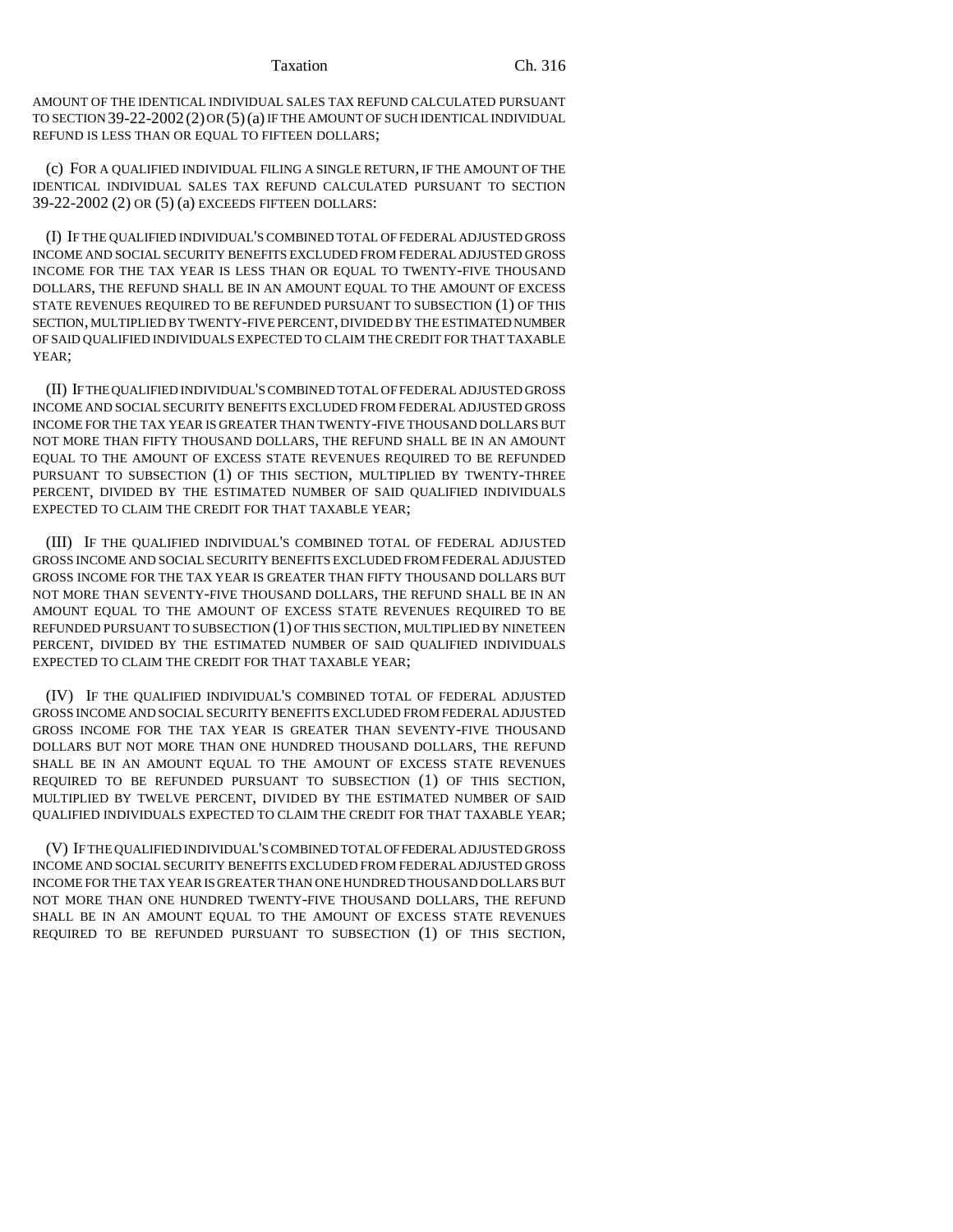MULTIPLIED BY SIX PERCENT, DIVIDED BY THE ESTIMATED NUMBER OF SAID QUALIFIED INDIVIDUALS EXPECTED TO CLAIM THE CREDIT FOR THAT TAXABLE YEAR;

(VI) IF THE QUALIFIED INDIVIDUAL'S COMBINED TOTAL OF FEDERAL ADJUSTED GROSS INCOME AND SOCIAL SECURITY BENEFITS EXCLUDED FROM FEDERAL ADJUSTED GROSS INCOME FOR THE TAX YEAR IS GREATER THAN ONE HUNDRED TWENTY-FIVE THOUSAND DOLLARS, THE REFUND SHALL BE IN AN AMOUNT EQUAL TO THE AMOUNT OF EXCESS STATE REVENUES REQUIRED TO BE REFUNDED PURSUANT TO SUBSECTION (1) OF THIS SECTION, MULTIPLIED BY FIFTEEN PERCENT, DIVIDED BY THE ESTIMATED NUMBER OF SAID QUALIFIED INDIVIDUALS EXPECTED TO CLAIM THE CREDIT FOR THAT TAXABLE YEAR;

(d) FOR TWO QUALIFIED INDIVIDUALS FILING A JOINT RETURN, IF THE AMOUNT OF THE IDENTICAL INDIVIDUAL SALES TAX REFUND CALCULATED PURSUANT TO SECTION 39-22-2002 (2) OR (5) (a) EXCEEDS FIFTEEN DOLLARS, THE AMOUNT OF THE REFUND SHALL BE BASED UPON THE AGGREGATE FEDERAL ADJUSTED GROSS INCOME AND SOCIAL SECURITY BENEFITS EXCLUDED FROM FEDERAL ADJUSTED GROSS INCOME OF THE QUALIFIED INDIVIDUALS AND SHALL BE AN AMOUNT EQUAL TO DOUBLE THE AMOUNT OF THE REFUND ALLOWED UNDER PARAGRAPH (c) OF THIS SUBSECTION (3) FOR SUCH AGGREGATE INCOME AMOUNT.

(4) (a) THE AMOUNT OF THE REFUND ALLOWED UNDER SUBSECTION (2) OF THIS SECTION FOR THE TAXABLE YEAR COMMENCING JANUARY 1, 2000, AND ENDING DECEMBER 31, 2000, AND FOR EACH SUBSEQUENT TAXABLE YEAR, SHALL BE THE SAME AS PROVIDED IN SUBSECTION (3) OF THIS SECTION; EXCEPT THAT, FOR EACH SUCH TAXABLE YEAR, THE EXECUTIVE DIRECTOR SHALL ADJUST:

(I) THE TOTAL AMOUNT OF ADJUSTED GROSS INCOME AND SOCIAL SECURITY BENEFITS EXCLUDED FROM FEDERAL ADJUSTED GROSS INCOME, TO THE NEAREST THOUSAND DOLLARS, FOR EACH INCOME CLASSIFICATION SUCH THAT THE PERCENTAGE OF ALL QUALIFIED INDIVIDUALS WHO ARE EXPECTED TO CLAIM A REFUND UNDER EACH INCOME CLASSIFICATION FOR SUCH TAXABLE YEAR REMAINS THE SAME AS THE PERCENTAGE OF ALL QUALIFIED INDIVIDUALS WHO CLAIMED A REFUND UNDER SUCH INCOME CLASSIFICATION FOR THE 1999 TAX YEAR; AND

(II) THE AMOUNT OF THE REFUND ALLOWED FOR EACH INCOME CLASSIFICATION SUCH THAT THE PERCENTAGE OF EXCESS STATE REVENUES TO BE REFUNDED TO ALL QUALIFIED INDIVIDUALS FOR SUCH INCOME CLASSIFICATION FOR SUCH TAXABLE YEAR REMAINS THE SAME AS THE PERCENTAGE OF EXCESS STATE REVENUES REFUNDED TO ALL QUALIFIED INDIVIDUALS FOR SUCH INCOME CLASSIFICATION FOR THE 1999 TAX YEAR.

(b) IN CALCULATING INCOME CLASSIFICATIONS OR THE AMOUNT OF REFUND ALLOWED FOR A GIVEN INCOME CLASSIFICATION IN ACCORDANCE WITH THE PROVISIONS OF THIS SECTION, THE EXECUTIVE DIRECTOR SHALL USE THE MOST RECENT ESTIMATE OF GENERAL FUND REVENUES FOR THE APPLICABLE TAXABLE YEAR PREPARED BY THE STAFF OF THE LEGISLATIVE COUNCIL OF THE GENERAL ASSEMBLY IN ACCORDANCE WITH SECTION 24-75-201.3, C.R.S.

(5) (a) (I) EXCEPT AS OTHERWISE PROVIDED IN SUBPARAGRAPH (II) OF THIS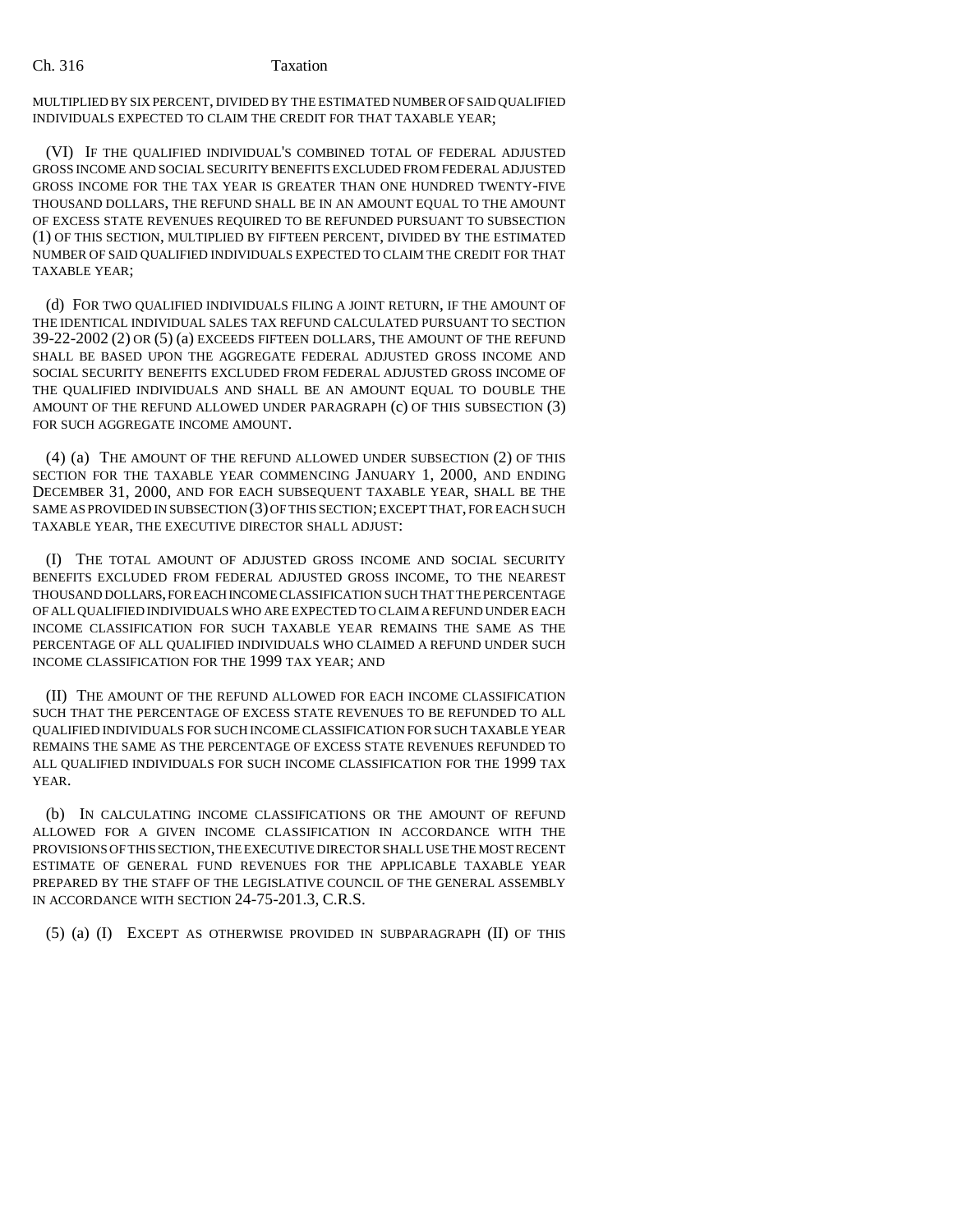PARAGRAPH (a), ANY REFUND ALLOWED PURSUANT TO THIS SECTION SHALL BE CLAIMED BY A QUALIFIED INDIVIDUAL AS DEFINED IN SUBPARAGRAPH (I) OR (III) OF PARAGRAPH (a) OF SUBSECTION (1) OF THIS SECTION BY TIMELY FILING AN INCOME TAX RETURN WITH THE DEPARTMENT OF REVENUE FOR A TAXABLE YEAR FOR WHICH THE REFUND IS ALLOWED IN COMPLIANCE WITH THE PROVISIONS OF THIS ARTICLE.

(II) ANY REFUND ALLOWED PURSUANT TO THIS SECTION SHALL BE CLAIMED BY A QUALIFIED INDIVIDUAL AS DEFINED IN SUBPARAGRAPH (I) OR (III) OF PARAGRAPH (a) OF SUBSECTION (1) OF THIS SECTION WHO IS GRANTED AN EXTENSION OF TIME TO FILE AN INCOME TAX RETURN BY FILING AN INCOME TAX RETURN WITH THE DEPARTMENT OF REVENUE NO LATER THAN OCTOBER 15 OF THE CALENDAR YEAR FOLLOWING THE TAXABLE YEAR FOR WHICH THE REFUND IS BEING CLAIMED. SUCH QUALIFIED INDIVIDUAL SHALL NOT BE REQUIRED TO PAY ALL OR ANY PORTION OF THE QUALIFIED INDIVIDUAL'S NET TAX LIABILITY DUE PRIOR TO OCTOBER 15 OF SAID CALENDAR YEAR IN ORDER TO BE GRANTED AN EXTENSION OF TIME TO FILE SAID TAX RETURN; EXCEPT THAT, PURSUANT TO SECTION 39-22-621, SUCH QUALIFIED INDIVIDUAL MAY BE SUBJECT TO A LATE PAYMENT PENALTY AND INTEREST ON ANY NET INCOME TAX LIABILITY NOT PAID BY APRIL 15 OF SAID CALENDAR YEAR.

(III) THE DEPARTMENT OF REVENUE SHALL NOT ALLOW SAID REFUND CLAIMED ON ANY INCOME TAX RETURN NOT FILED IN COMPLIANCE WITH THE PROVISIONS OF THIS ARTICLE. IN NO EVENT SHALL THE REFUND CLAIMED BY A QUALIFIED INDIVIDUAL AS DEFINED IN SUBPARAGRAPH (I) OR (III) OF PARAGRAPH (a) OF SUBSECTION (1) OF THIS SECTION ON ANY INCOME TAX RETURN BE:

(A) DISALLOWED IF SAID RETURN IS FILED ON OR BEFORE OCTOBER 15 OF THE CALENDAR YEAR FOLLOWING THE TAX YEAR FOR WHICH THE REFUND IS BEING CLAIMED; AND

(B) ALLOWED IF SAID RETURN IS FILED AFTER OCTOBER 15 OF THE CALENDAR YEAR FOLLOWING THE TAX YEAR FOR WHICH THE REFUND IS BEING CLAIMED.

(b) ANY REFUND ALLOWED PURSUANT TO THIS SECTION SHALL BE CLAIMED BY A QUALIFIED INDIVIDUAL AS DEFINED IN SUBPARAGRAPH (II) OR (IV) OF PARAGRAPH (a) OF SUBSECTION (1) OF THIS SECTION BY FILING AN INCOME TAX RETURN FOR THE TAXABLE YEAR FOR WHICH THE REFUND IS ALLOWED WITH THE DEPARTMENT OF REVENUE NO LATER THAN APRIL 15 OF THE CALENDAR YEAR FOLLOWING THE TAX YEAR FOR WHICH THE REFUND IS BEING CLAIMED. THE DEPARTMENT OF REVENUE SHALL NOT ALLOW SAID REFUND CLAIMED BY A QUALIFIED INDIVIDUAL AS DEFINED IN SUBPARAGRAPH (II) OR (IV) OF PARAGRAPH (a) OF SUBSECTION (1) OF THIS SECTION ON ANY INCOME TAX RETURN FILED WITH THE DEPARTMENT OF REVENUE AFTER APRIL 15 OF THE CALENDAR YEAR FOLLOWING THE TAX YEAR FOR WHICH THE REFUND IS BEING CLAIMED.

(c) (I) NOTWITHSTANDING ANY PROVISION OF PARAGRAPH (b) OF THIS SUBSECTION (5) TO THE CONTRARY, A QUALIFIED INDIVIDUAL AS DEFINED IN SUBPARAGRAPH (II) OR (IV) OF PARAGRAPH (a) OF SUBSECTION (1) OF THIS SECTION WHO CLAIMS A PROPERTY TAX ASSISTANCE GRANT PURSUANT TO SECTION 39-31-101 OR A HEAT OR FUEL EXPENSES ASSISTANCE GRANT PURSUANT TO SECTION 39-31-104 MAY CLAIM A REFUND AUTHORIZED BY THIS SECTION ON THE ASSISTANCE GRANT APPLICATION FORM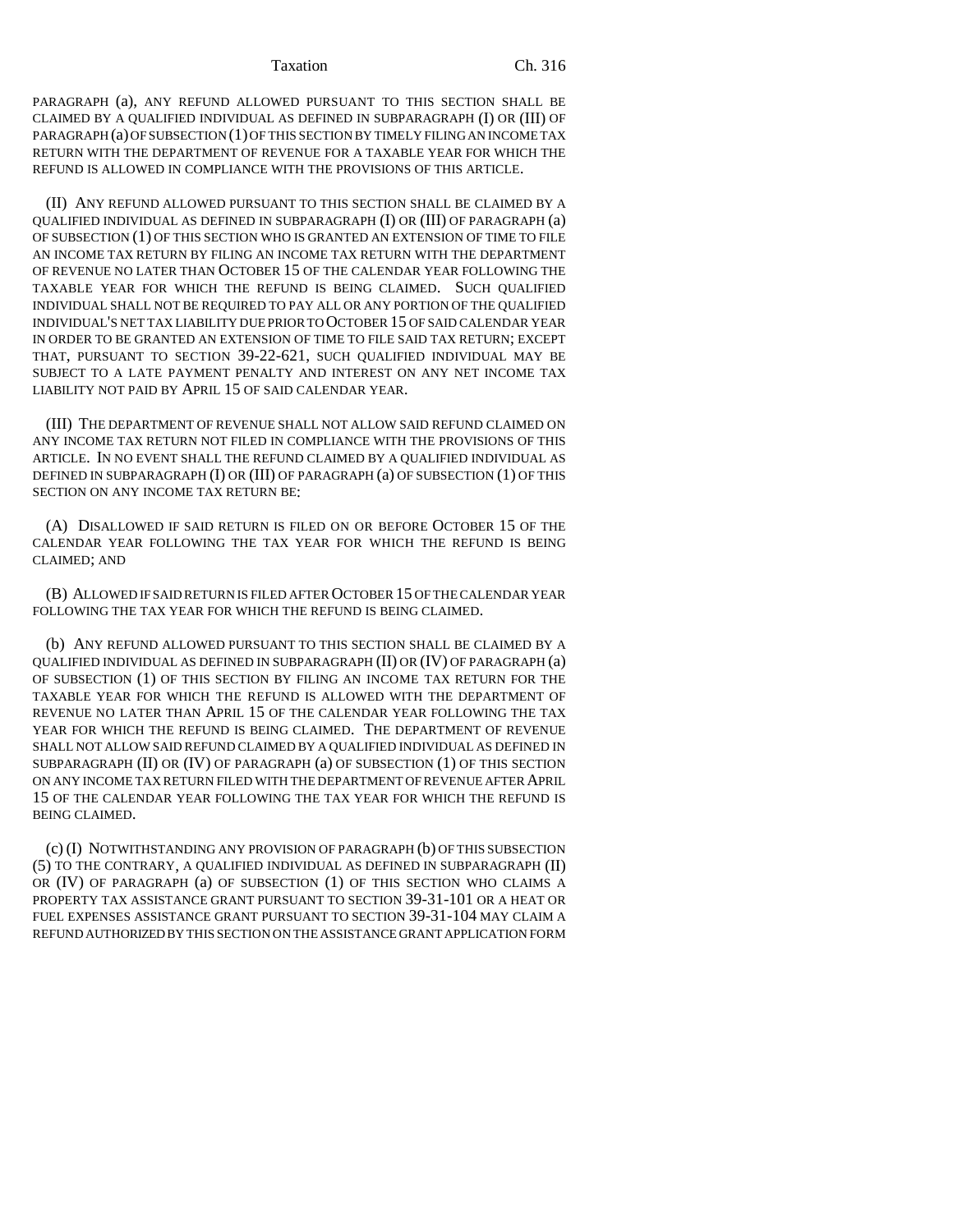# Ch. 316 Taxation

DESCRIBED IN SECTION 39-31-102 (2). CLAIMING A REFUND ON SUCH ASSISTANCE GRANT APPLICATION FORM SHALL BE IN LIEU OF CLAIMING THE REFUND ON AN INCOME TAX RETURN PURSUANT TO PARAGRAPH (b) OF THIS SUBSECTION (5). ANY REFUND CLAIMED PURSUANT TO THIS PARAGRAPH (c) SHALL BE CLAIMED ON OR BEFORE APRIL 15 OF THE CALENDAR YEAR FOLLOWING THE TAX YEAR FOR WHICH THE REFUND IS BEING CLAIMED.

(II) THE DEPARTMENT OF REVENUE SHALL NOT ALLOW A REFUND AUTHORIZED BY THIS SECTION THAT IS CLAIMED ON AN ASSISTANCE GRANT APPLICATION FORM IF:

(A) THE ASSISTANCE GRANT APPLICATION FORM IS FILED AFTER APRIL 15 OF THE CALENDAR YEAR FOLLOWING THE TAX YEAR FOR WHICH THE REFUND IS BEING CLAIMED; OR

(B) THE QUALIFIED INDIVIDUAL HAS CLAIMED THE REFUND AUTHORIZED BY THIS SECTION ON AN INCOME TAX FORM FILED IN ACCORDANCE WITH PARAGRAPH (b) OF THIS SUBSECTION (5) FOR THE TAX YEAR FOR WHICH THE REFUND IS ALLOWED.

(6) EXCEPT AS OTHERWISE PROVIDED IN THIS SUBSECTION (6), IF THE REFUND ALLOWED UNDER THIS SECTION EXCEEDS THE INCOME TAXES OTHERWISE DUE ON THE CLAIMANT'S INCOME, THE AMOUNT OF THE REFUND SHALL BE REFUNDED TO THE CLAIMANT. THE CLAIMANT MAY ELECT TO CARRY FORWARD THE AMOUNT OF THE REFUND NOT USED AS AN OFFSET AGAINST INCOME TAXES OR AS AN OFFSET AGAINST SUBSEQUENT YEARS' INCOME TAX LIABILITY.

(7) IN ADDITION TO ANY OTHER PENALTIES ALLOWED BY LAW, ANY PERSON WHO CLAIMS BUT IS NOT ELIGIBLE TO CLAIM THE REFUND ALLOWED PURSUANT TO THIS SECTION SHALL BE SUBJECT TO THE CRIMINAL PENALTIES IMPOSED PURSUANT TO SECTION 39-21-118, AS APPLICABLE.

(8) THE STATE SALES TAX REFUND ALLOWED TO ANY QUALIFIED INDIVIDUAL UNDER THIS SECTION SHALL NOT BE REPORTED BY THE DEPARTMENT OF REVENUE AS A PAYMENT OF A REFUND, CREDIT, OR OFFSET OF STATE INCOME TAXES TO SUCH QUALIFIED INDIVIDUAL IN ANY INFORMATION RETURN REQUIRED TO BE FILED PURSUANT TO FEDERAL LAW.

(9) THE DEPARTMENT OF REVENUE SHALL IDENTIFY ANY QUALIFIED INDIVIDUAL WHO HAS BEEN CONVICTED OF A FELONY AND WHO, AT THE TIME OF FILING FOR A REFUND PURSUANT TO THIS SECTION, IS INCARCERATED IN A CORRECTIONAL FACILITY OPERATED BY OR UNDER CONTRACT WITH THE DEPARTMENT OF CORRECTIONS OR IN A COUNTY OR MUNICIPAL JAIL AWAITING TRANSFER TO A CORRECTIONAL FACILITY PURSUANT TO SECTION 16-11-308, C.R.S. THE DEPARTMENT OF REVENUE SHALL TRANSFER THE AMOUNT OF ANY REFUND OWED TO SAID QUALIFIED INDIVIDUAL TO THE DEPARTMENT OF CORRECTIONS. THE DEPARTMENT OF CORRECTIONS SHALL TRANSMIT THE AMOUNT OF SAID REFUND TO THE CLERK OF THE DISTRICT COURT THAT ISSUED AN ORDER FOR PAYMENT OF RESTITUTION ENTERED PURSUANT TO SECTION 16-11-101.5, C.R.S., OR AN ORDER FOR COSTS PURSUANT TO SECTION 16-11-501, C.R.S. SUCH REFUND SHALL BE CREDITED IN THE PRIORITY SPECIFIED IN SECTION 16-11-101.6 (1), C.R.S.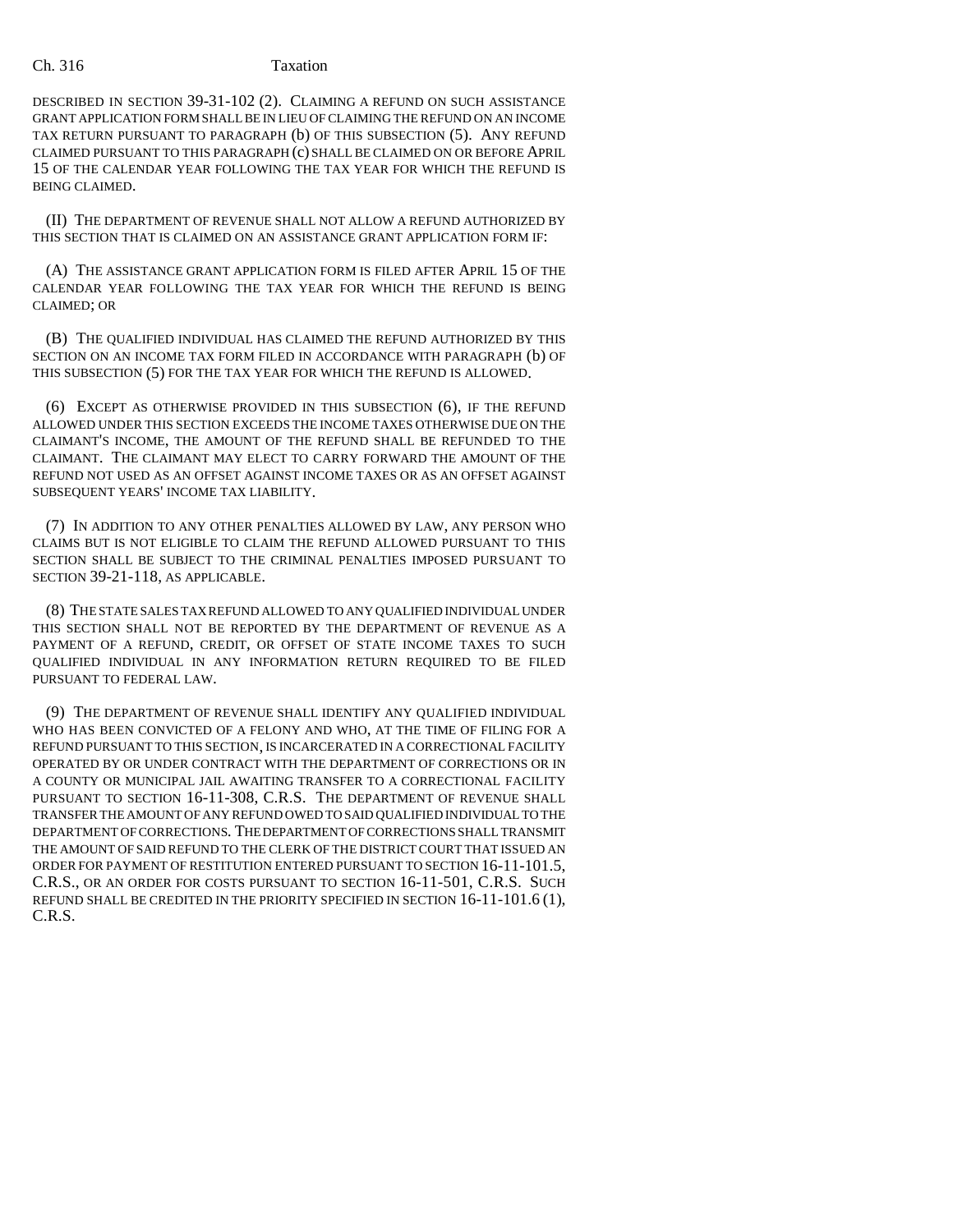(10) THE DEPARTMENT OF CORRECTIONS, THE DEPARTMENT OF HUMAN SERVICES, AND EACH COUNTY OF THE STATE, TO THE EXTENT EACH SUCH COUNTY HAS THE CAPABILITY WITHIN EXISTING RESOURCES, SHALL PROVIDE IN A TIMELY MANNER THE INFORMATION REQUESTED BY THE DEPARTMENT OF REVENUE NECESSARY TO IDENTIFY THE PERSONS SPECIFIED IN PARAGRAPH (b) OF SUBSECTION (1) OF THIS SECTION AND IN SUBSECTION (9) OF THIS SECTION. THE INFORMATION SHALL BE PROVIDED IN THE FORM REQUESTED BY THE DEPARTMENT OF REVENUE. THE DEPARTMENT OF REVENUE SHALL MAINTAIN THE CONFIDENTIALITY OF ANY SOCIAL SECURITY NUMBER RECEIVED PURSUANT TO THIS SUBSECTION (10).

**SECTION 2.** 24-77-106.5, Colorado Revised Statutes, is amended to read:

**24-77-106.5. Annual financial report - certification of state excess revenues.** (1) (a) For each fiscal year, the controller shall prepare a financial report for the state for purposes of ascertaining compliance with the provisions of this article. Any financial report prepared pursuant to this section shall include, but shall not be limited to, state fiscal year spending, reserves, revenues, and debt. Such financial report shall be audited by the state auditor.

(b) BASED UPON THE FINANCIAL REPORT PREPARED IN ACCORDANCE WITH PARAGRAPH (a) OF THIS SUBSECTION (1) FOR ANY GIVEN FISCAL YEAR, THE CONTROLLER SHALL CERTIFY TO THE GOVERNOR, THE GENERAL ASSEMBLY, AND THE EXECUTIVE DIRECTOR OF THE DEPARTMENT OF REVENUE NO LATER THAN SEPTEMBER 1 FOLLOWING THE END OF A FISCAL YEAR THE AMOUNT OF STATE REVENUES IN EXCESS OF THE LIMITATION ON STATE FISCAL YEAR SPENDING IMPOSED BY SECTION 20 (7) (a) OF ARTICLE X OF THE STATE CONSTITUTION, IF ANY, FOR SUCH FISCAL YEAR.

(2) ANY FINANCIAL REPORT PREPARED AND CERTIFICATION OF STATE EXCESS REVENUES MADE PURSUANT TO SUBSECTION (1) OF THIS SECTION SHALL BE AUDITED BY THE STATE AUDITOR. NO LATER THAN SEPTEMBER 15 FOLLOWING THE CERTIFICATION MADE BY THE STATE CONTROLLER FOR ANY GIVEN FISCAL YEAR, THE STATE AUDITOR SHALL REPORT AND TRANSMIT TO THE GOVERNOR, THE GENERAL ASSEMBLY, AND THE EXECUTIVE DIRECTOR OF THE DEPARTMENT OF REVENUE THE RESULTS OF ANY AUDIT CONDUCTED IN ACCORDANCE WITH THIS SUBSECTION (2).

 $(2)$  (3) Notwithstanding any generally accepted accounting principles to the contrary, financial reports prepared pursuant to subsection (1) of this section shall not include any unrealized gains or losses on investments held by the state.

**SECTION 3.** 39-31-102 (2), Colorado Revised Statutes, is amended to read:

**39-31-102. Procedures to obtain grant.** (2) A grant authorized by section 39-31-101 or 39-31-104 shall be claimed on such forms as prescribed by the executive director. If a sales tax refund is allowed for any given income tax year in accordance with section 39-22-120 OR 39-22-2002, such forms shall include provisions allowing qualified individuals to apply for the refund pursuant to section 39-22-120 (5) (c) OR 39-22-2003 (5) (c).

**SECTION 4.** 19-1-305 (1) (g), Colorado Revised Statutes, is amended to read: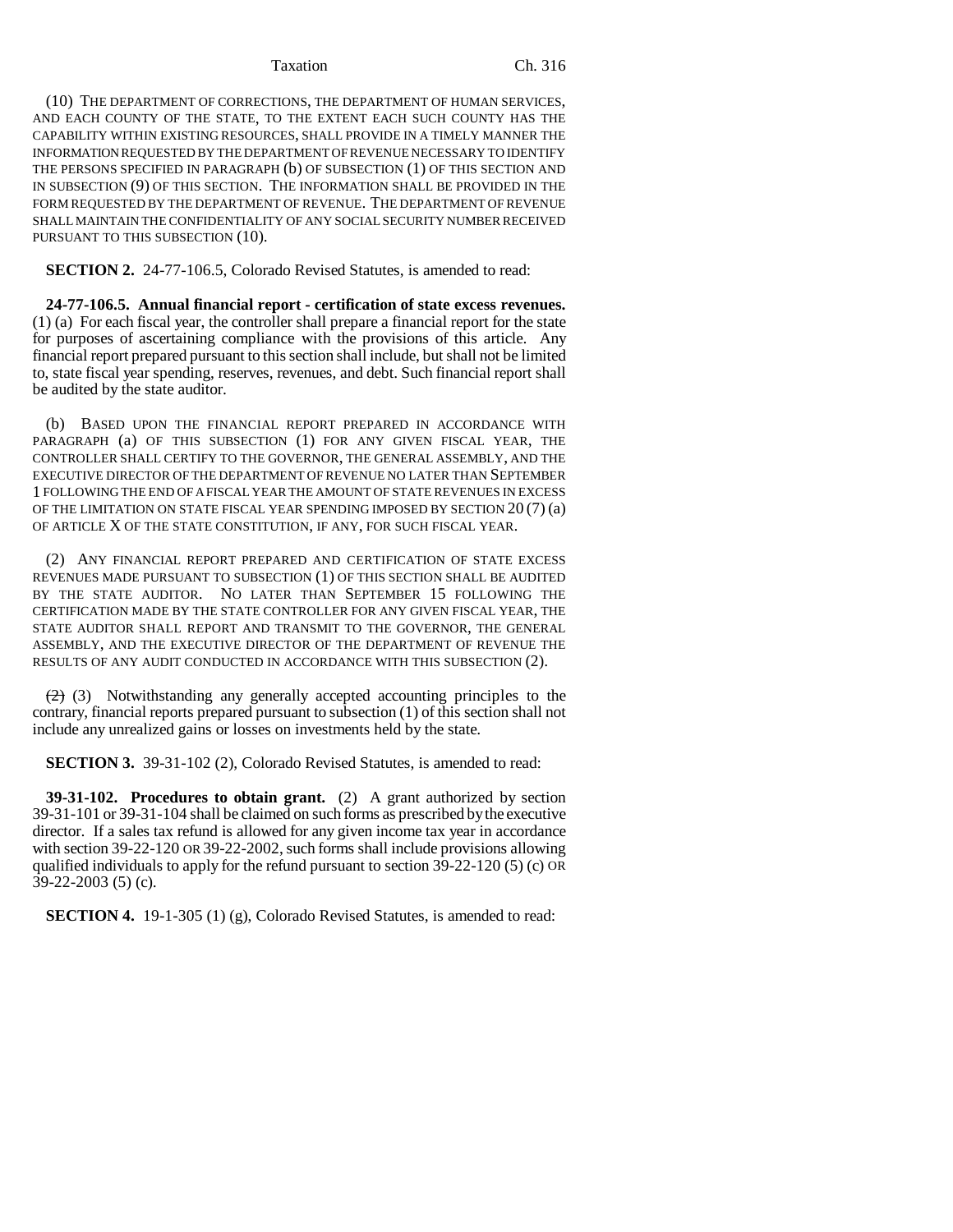**19-1-305. Operation of juvenile facilities.** (1) Except as otherwise authorized by section 19-1-303, all records prepared or obtained by the department of human services in the course of carrying out its duties pursuant to article 2 of this title shall be confidential and privileged. Said records may be disclosed only:

(g) To the department of revenue pursuant to section 39-22-120 AND 39-22-2003, C.R.S.

**SECTION 5.** 39-21-108 (3) (a) (I), Colorado Revised Statutes, is amended to read:

**39-21-108. Refunds.** (3) (a) (I) Whenever it is established that any taxpayer has, for any period open under the statutes, overpaid a tax covered by articles 22 and 26 to 29 of this title, article 60 of title 34, C.R.S., and article 3 of title 42, C.R.S., and that there is an unpaid balance of tax and interest accrued, according to the records of the executive director, owing by such taxpayer for any other period or that there is an amount required to be repaid to the unemployment compensation fund pursuant to section 8-81-101 (4), C.R.S., the amount of which has been determined to be owing as a result of a final agency determination or judicial decision or which has been reduced to judgment by the division of employment and training in the department of labor and employment, or that there is any unpaid child support debt as set forth in section 14-14-104, C.R.S., or child support arrearages which are the subject of enforcement services provided pursuant to section 26-13-106, C.R.S., as certified by the department of human services, or that there are any unpaid obligations owing to the state as set forth in section 26-2-133, C.R.S., for overpayment of public assistance or medical assistance benefits, the amount of which has been determined to be owing as a result of final agency determination or judicial decision or which has been reduced to judgment, as certified by the department of human services, or that there is any unpaid loan or other obligation due to a state-supported institution of higher education as set forth in section 23-5-115, C.R.S., the amount of which has been reduced to judgment, owing to such institution by such taxpayer, as certified by the appropriate institution, or that there is any unpaid loan due to the student loan division of the department of higher education as set forth in section 23-3.1-104 (1) (p), C.R.S., the amount of which has been reduced to judgment, owing to such division by such taxpayer, as certified by the division, or that there is any unpaid debt owing to the state or any agency thereof by such taxpayer, and which is found to be owing as a result of a final agency determination or the amount of which has been reduced to judgment and as certified by the controller, or that the taxpayer is a qualified individual identified pursuant to section 39-22-120 (10) OR 39-22-2003 (9), so much of the overpayment of tax plus interest allowable thereon as does not exceed the amount of such unpaid balance or unpaid debt shall be credited first to the unpaid balance of tax and interest accrued and then to the unpaid debt, and any excess of the overpayment shall be refunded. If the taxpayer elects to designate his OR HER refund as a credit against a subsequent year's tax liability, the amount allowed to be so credited shall be reduced first by the unpaid balance of tax and interest accrued and then by the unpaid debt. If the taxpayer filed a joint return, the executive director shall notify the taxpayer's spouse that the portion of the overpayment which is generated by the spouse's income shall be refunded upon receipt of a request detailing said amount.

**SECTION 6.** 39-21-113 (11), Colorado Revised Statutes, is amended to read: